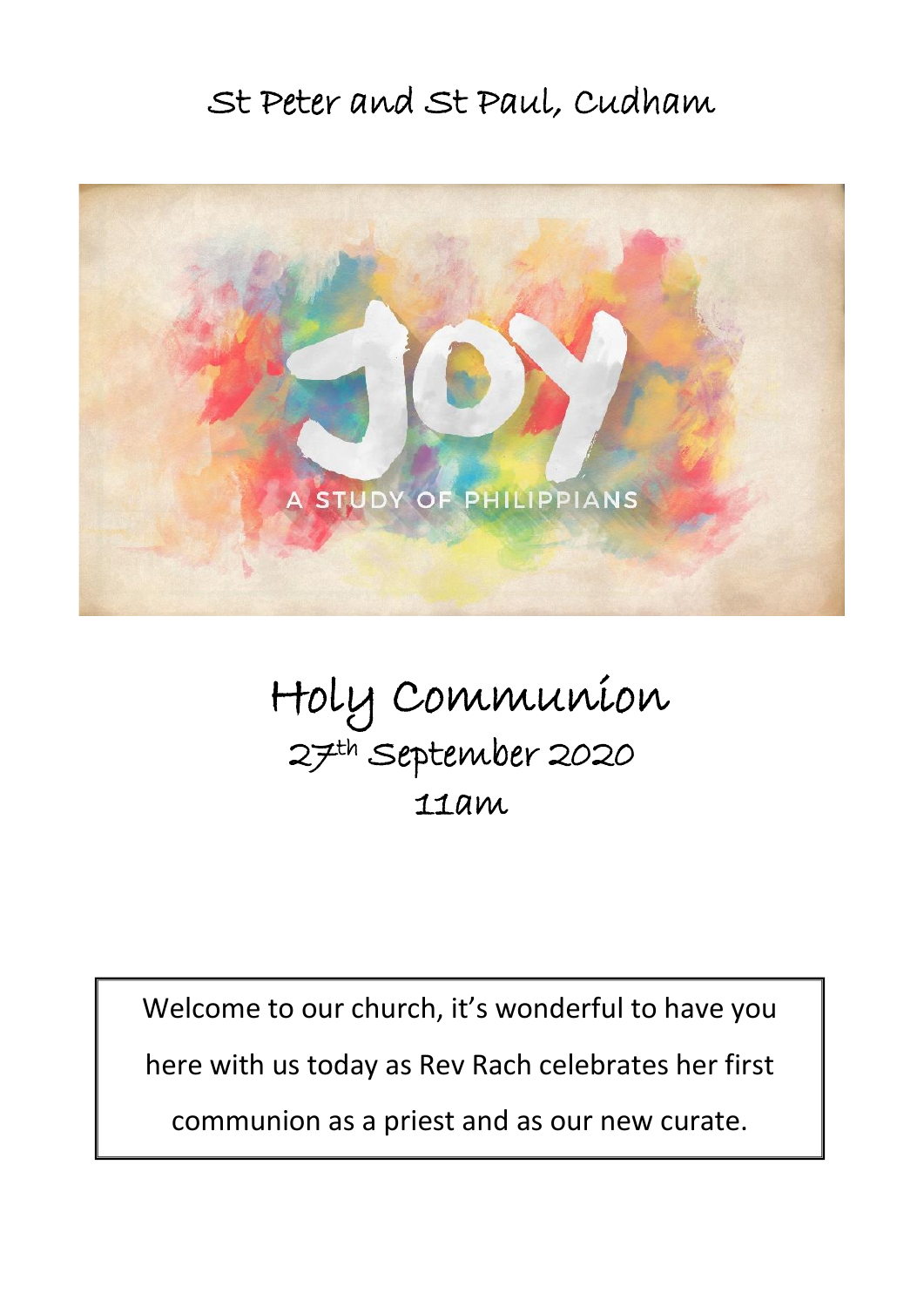### **A few things to help you navigate our service this morning:**

*Children:* You are especially welcome, it is super to have you with us this morning. If you usually go to Sunday Club, you will be able to go upstairs after the Collect. If you are visiting us today, we hope you will enjoy using the worship bags you have been given throughout the service this morning.

*Communion:* All are invited to come forward. If you are unsure about receiving the bread, keep your hands low, so we know not to give it to you, and we will offer words of a Blessing prayer instead.

*Singing:* We love to sing here, although at the moment, we're finding different ways to express our worship whilst the current restrictions are in place. We can listen, we can use movement, we can clap, we may even like to sign whilst our organist and choir sing to us.

*You are invited to join in with the words of the service that are printed in bold type, and to reflect on the words of the hymns as congregational singing is not currently allowed.*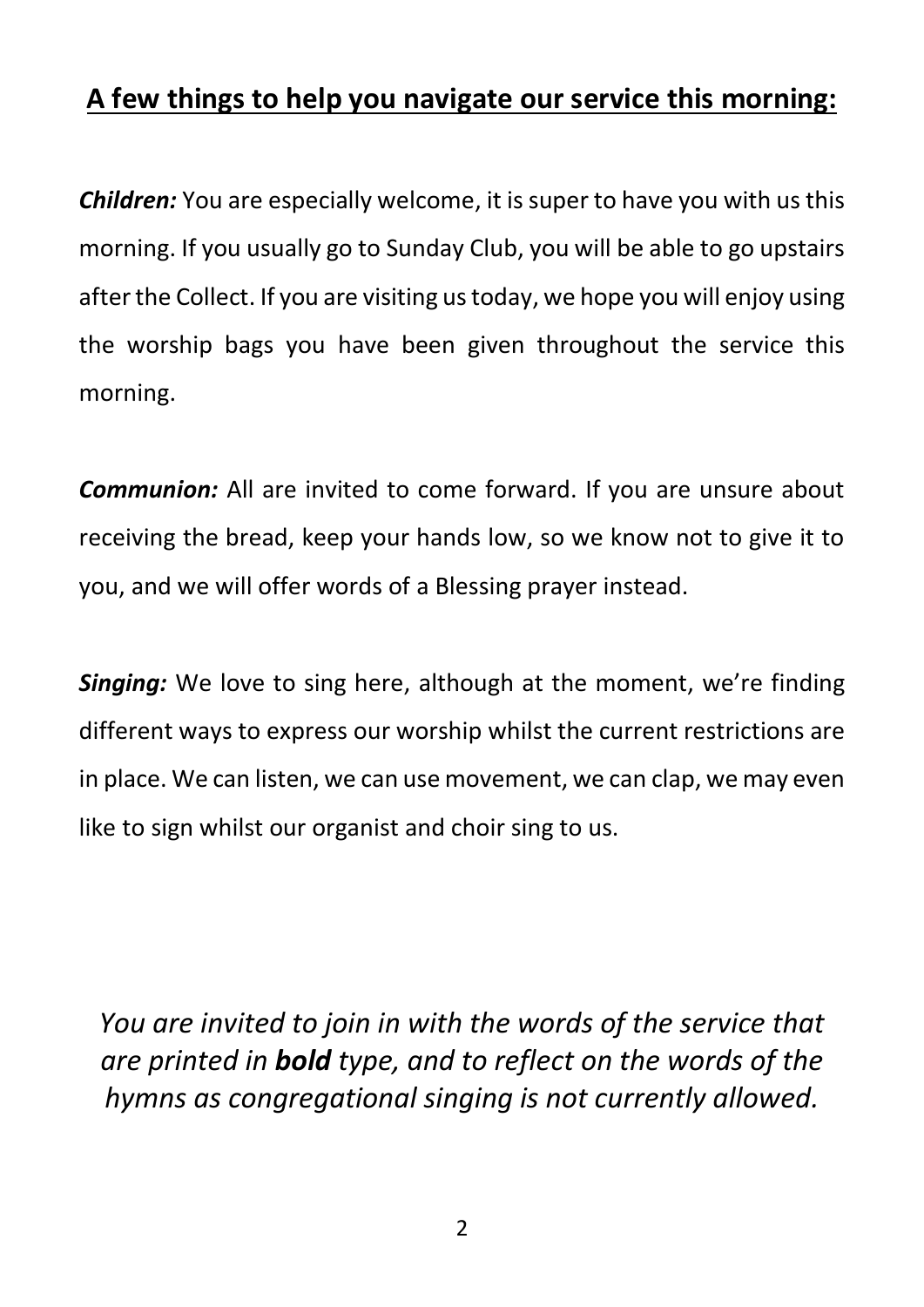*Welcome*

The Lord be with you: **And also with you**

*Hymn: Thine be the Glory*

**Thine be the glory, risen conquering Son. Endless is the victory thou o'er death hast won. Angels in bright raiment, rolled the stone away. Kept the folded grave clothes where thy body lay.**

*Thine be the glory, risen conquering Son. Endless is the victory, thou o'er death hast won.*

**Lo! Jesus meets us risen from the tomb. Lovingly, He greets us, scatters fear and gloom. Let the church with gladness, hymns of triumph sing. For her Lord now liveth, death hath lost its sting.**

*Thine be the glory, risen conquering Son. Endless is the victory, thou o'er death hast won.*

**No more we doubt thee, glorious prince of life, life is naught without thee, aid us in our strife. Make us more than conquerors, through thy deathless love. Bring us safe through Jordan to thy home above.**

*Thine be the glory, risen conquering Son. Endless is the victory, thou o'er death hast won.*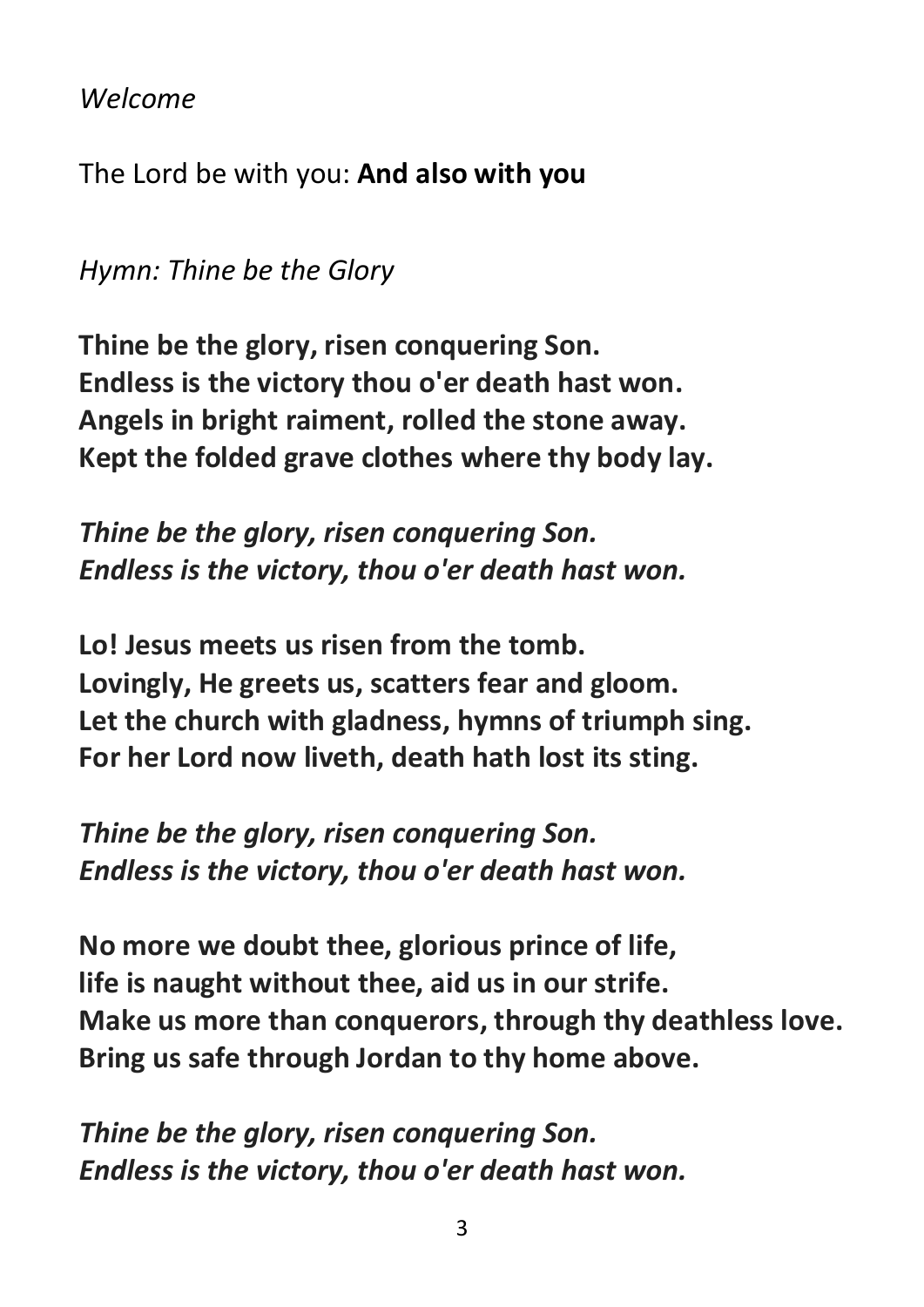*Opening prayer:* 

As we gather in this place, let us open our minds to God Blessed be God **who sets us free**

As we gather in this place, let us open our hearts to God Blessed be God **who sets us free**

As we gather in this place, let us open ourselves to new possibilities

Blessed be God **who sets us free**

*Saying sorry: (This is where you need your stone)*

As part of saying sorry we will hear the Russian Kyrie being sung to us. The words 'kyrie eleison' mean Lord have mercy.

*Absolution*

#### *Gloria:*

As a forgiven people it is good to be able to say thank-you to God. We can do that through signing an ancient song of praise to God known as the Gloria.

**Glory to God, glory to God, glory in the highest. Glory to God, glory to God, glory in the highest. To him be glory forever. To him be glory forever. Alleluia, amen. Alleluia, amen. Alleluia amen, alleluia ame—n.**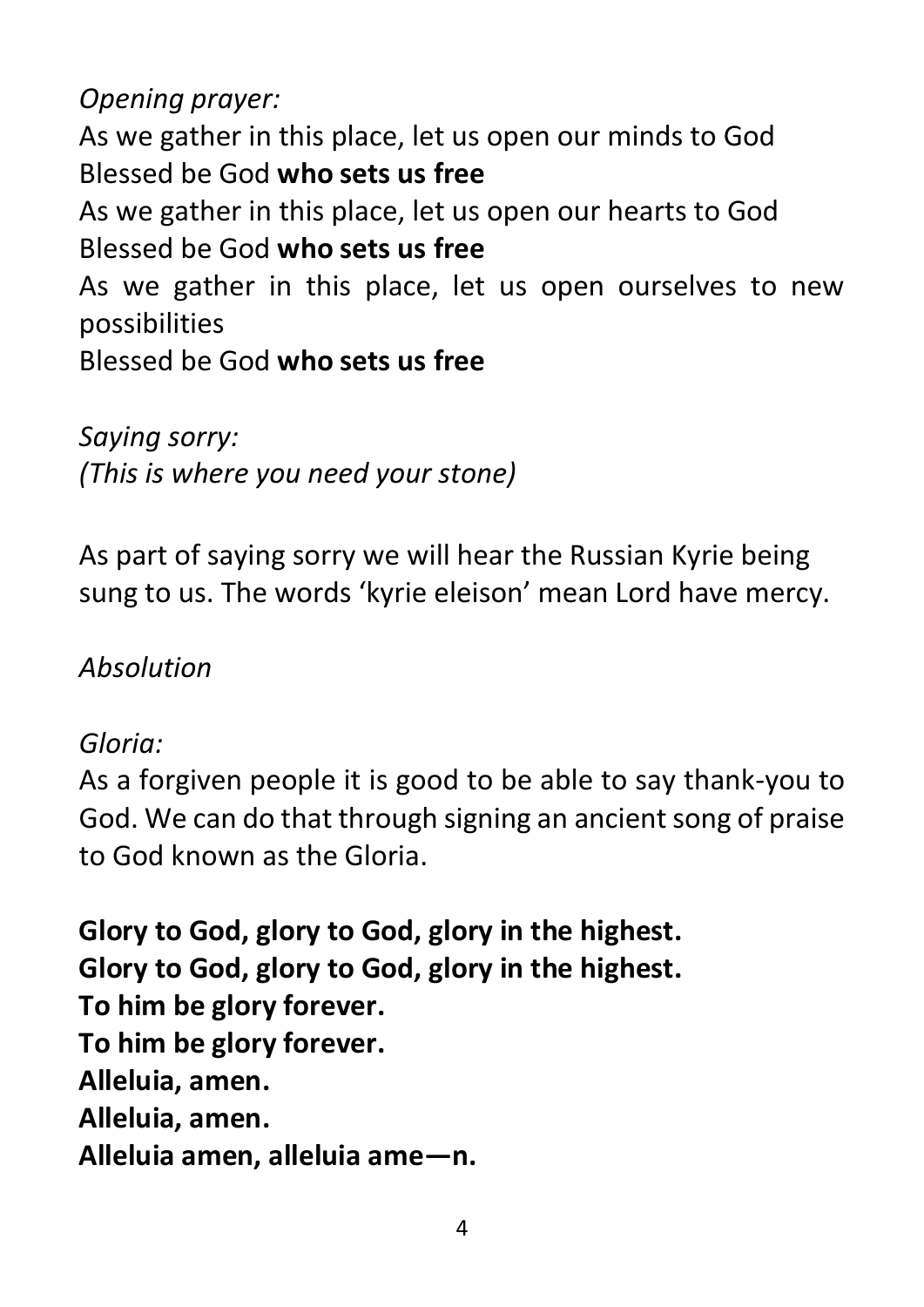*Collect for the 16th Sunday after Trinity:* **Lord of creation, whose glory is around and within us: open our eyes to your wonders, that we may serve you with reverence and know your peace at our lives' end, through Jesus Christ our Lord. Amen.**

*Those children who usually go to our Sunday Club, have the opportunity to leave now, with Karen and Kate. If you are visiting our church today (and we are so glad you are) we hope you will find the worship bags helpful as you explore what makes you joyful.*

## *Bible reading: Philippians 2:1-13*

**2** Therefore if you have any encouragement from being united with Christ, if any comfort from his love, if any common sharing in the Spirit, if any tenderness and compassion, **<sup>2</sup>** then make my joy complete by being like-minded, having the same love, being one in spirit and of one mind. **<sup>3</sup>**Do nothing out of selfish ambition or vain conceit. Rather, in humility value others above yourselves, **<sup>4</sup>** not looking to your own interests but each of you to the interests of the others. **<sup>5</sup>** In your relationships with one another, have the same mindset as Christ Jesus: **<sup>6</sup>**who, being in very nature God, did not consider equality with God something to be used to his own advantage; **<sup>7</sup>** rather, he made himself nothing by taking the very nature of a servant, being made in human likeness.**<sup>8</sup>**And being found in appearance as a man, he humbled himself by becoming obedient to death – even death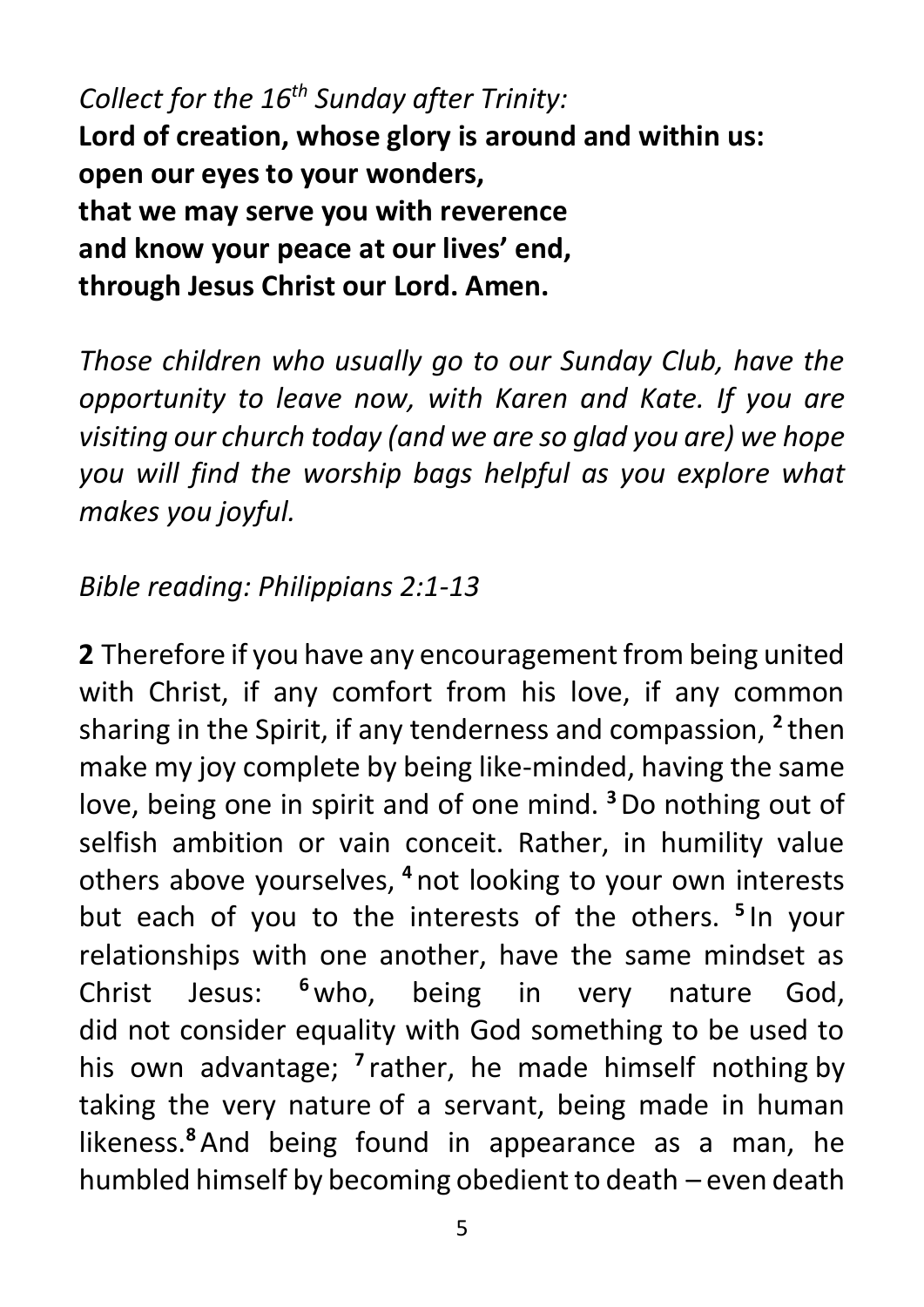on a cross! **<sup>9</sup>** Therefore God exalted him to the highest place and gave him the name that is above every name, **<sup>10</sup>** that at the name of Jesus every knee should bow, in heaven and on earth and under the earth,**<sup>11</sup>** and every tongue acknowledge that Jesus Christ is Lord, to the glory of God the Father. **<sup>12</sup>** Therefore, my dear friends, as you have always obeyed – not only in my presence, but now much more in my absence – continue to work out your salvation with fear and trembling, **<sup>13</sup>** for it is God who works in you to will and to act in order to fulfil his good purpose.

## This is the word of the Lord: **Thanks be to God**

## *Gospel: Matthew 21:23-32*

Hear the Gospel of our Lord Jesus Christ according to Matthew: **Glory to you, O Lord**

**<sup>23</sup>** Jesus entered the temple courts, and, while he was teaching, the chief priests and the elders of the people came to him. 'By what authority are you doing these things?' they asked. 'And who gave you this authority?' **<sup>24</sup>** Jesus replied, 'I will also ask you one question. If you answer me, I will tell you by what authority I am doing these things. **<sup>25</sup>** John's baptism – where did it come from? Was it from heaven, or of human origin?' They discussed it among themselves and said, 'If we say, "From heaven", he will ask, "Then why didn't you believe him?" **<sup>26</sup>** But if we say, "Of human origin"– we are afraid of the people, for they all hold that John was a prophet.' **<sup>27</sup>** So they answered Jesus, 'We don't know.' Then he said, 'Neither will I tell you by what authority I am doing these things.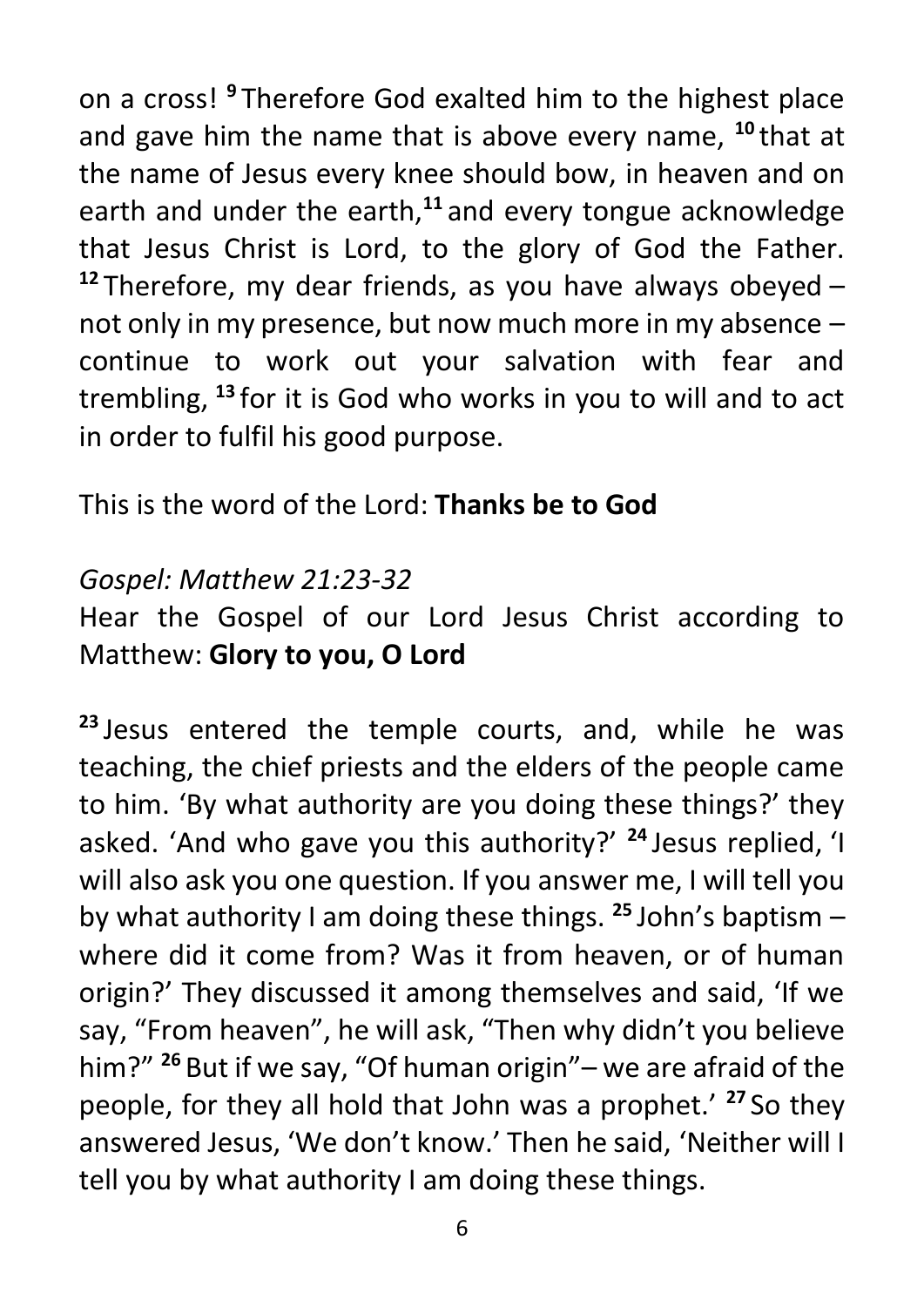**<sup>28</sup>** 'What do you think? There was a man who had two sons. He went to the first and said, "Son, go and work today in the vineyard."

**<sup>29</sup>** '"I will not," he answered, but later he changed his mind and went.

**<sup>30</sup>** 'Then the father went to the other son and said the same thing. He answered, "I will, sir," but he did not go. **<sup>31</sup>** 'Which of the two did what his father wanted?' 'The first,' they answered. Jesus said to them, 'Truly I tell you, the tax collectors and the prostitutes are entering the kingdom of God ahead of you. **<sup>32</sup>** For John came to you to show you the way of righteousness, and you did not believe him, but the tax collectors and the prostitutes did. And even after you saw this, you did not repent and believe him.

This is the Gospel of the Lord: **Praise to you, O Christ**

#### *Sermon - John*

We are invited to explore the third section in our sermon series on the letter to the Philippians.

*(you might want to make notes here!)*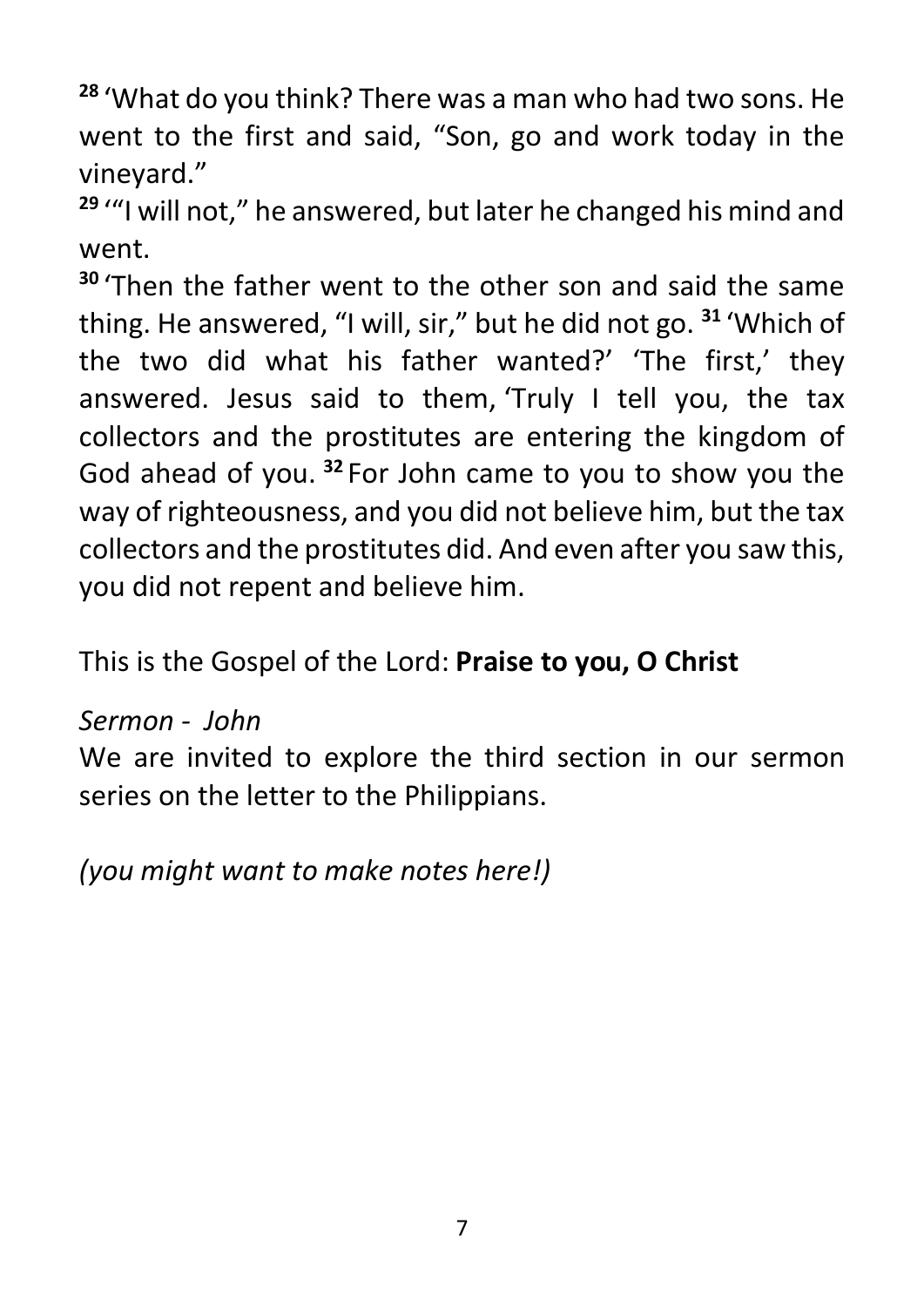*The creed.* Let us declare our faith in God.

Do you believe and trust in God the Father, who made all things?

**I believe and trust in him.**

Do you believe and trust in his Son Jesus Christ, who redeemed the world?

## **I believe and trust in him.**

Do you believe and trust in his Holy Spirit, who gives life to the people of God?

**I believe and trust in him.**

This is the faith of the Church. **This is our faith. We believe and trust in one God. Father, Son and Holy Spirit. Amen**

*Prayers*

After each prayer we are invited to respond to *Lord in your mercy* with **hear our prayer**

At the end of our prayers we say together:

**Merciful Father, accept these prayers for the sake of your son, our Saviour Jesus Christ. Amen.**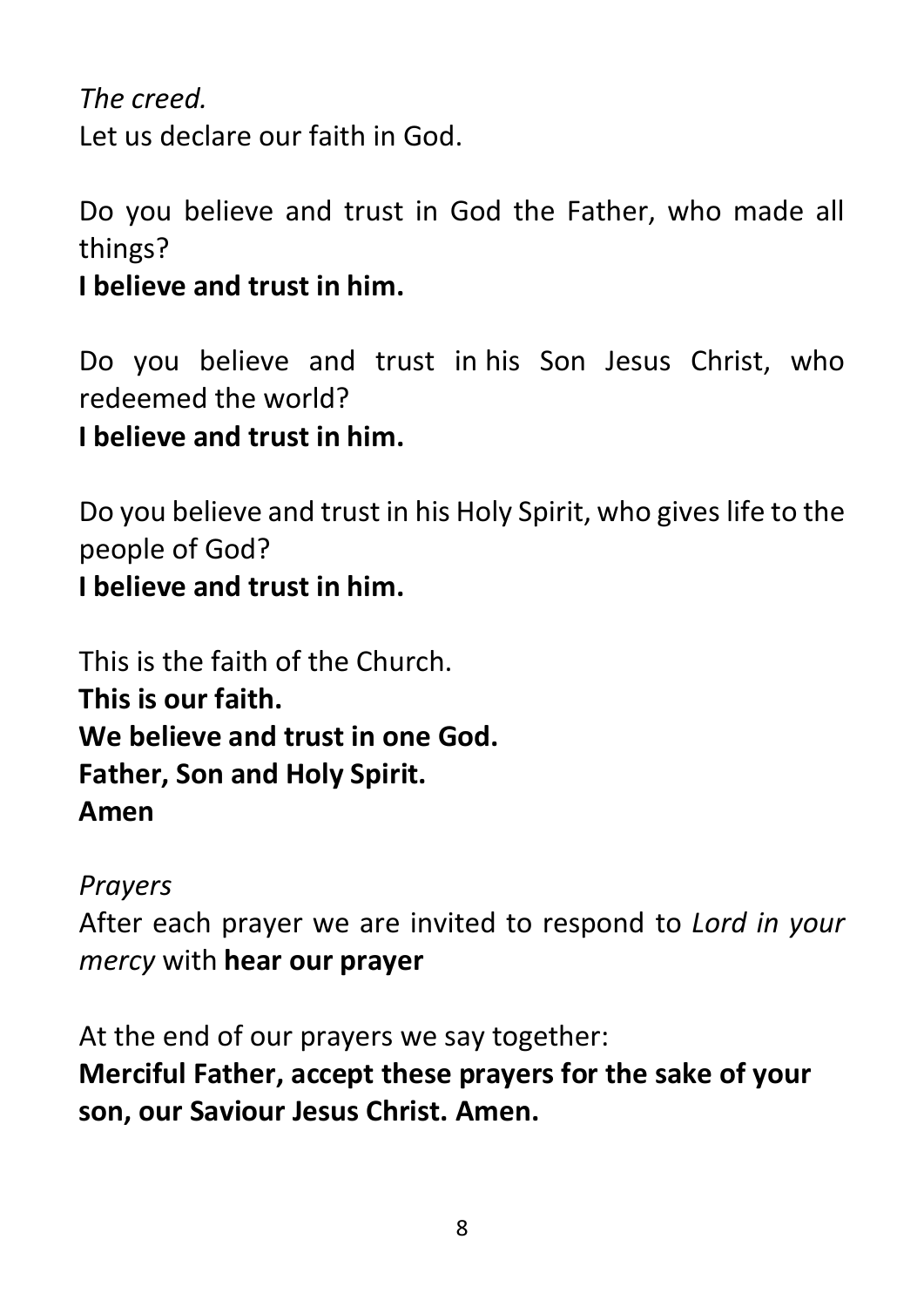*The Peace*

Christ is our peace. He offered up his life for us with a love beyond imagining; with a love which dispels fear; with a love which holds and guides us through life's trials and joys.

The peace of the Lord be always with you: **And also with you**.

Let us offer one another a sign of peace from where we are sitting.

*We welcome the children from Sunday Club back into church.*

Hymn: *All are Welcome*

**Let us build a house Where love can dwell And all can safely live A place where Saints and children tell How hearts learn to forgive Built of hopes and dreams and visions Rock of faith and vault of grace Here the love of Christ shall end divisions All are welcome, all are welcome All are welcome in this place**

**Let us build a house where prophets speak And words are strong and true Where all God's children dare to seek To dream God's reign anew**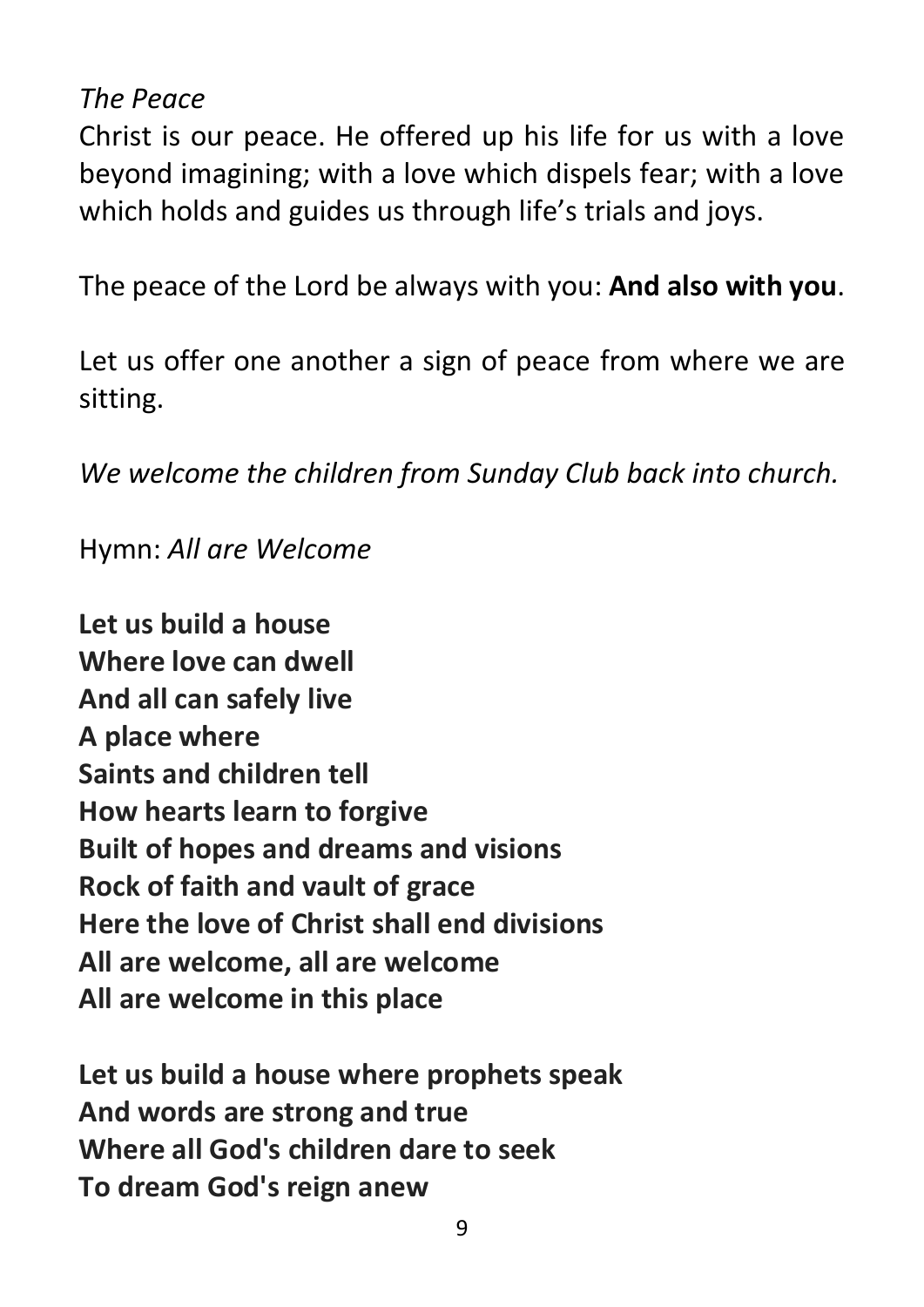**Here the cross shall stand as witness And a symbol of God's grace Here as one we claim the faith of Jesus All are welcome, all are welcome All are welcome in this place**

**Let us build a house where love is found In water, wine and wheat A banquet hall on holy ground Where peace and justice meet Here the love of God, through Jesus Is revealed in time and space As we share in Christ the feast that frees us All are welcome, all are welcome All are welcome in this place**

#### *Holy Communion*

The Lord is here. **His Spirit is with us.** Lift up your hearts. **We lift them to the Lord.** Let us give thanks to the Lord our God. **It is right to give thanks and praise.**

Almighty God, good Father to us all, your face is turned towards your world. In love you gave us Jesus your Son to rescue us from sin and death. Your Word goes out to call us home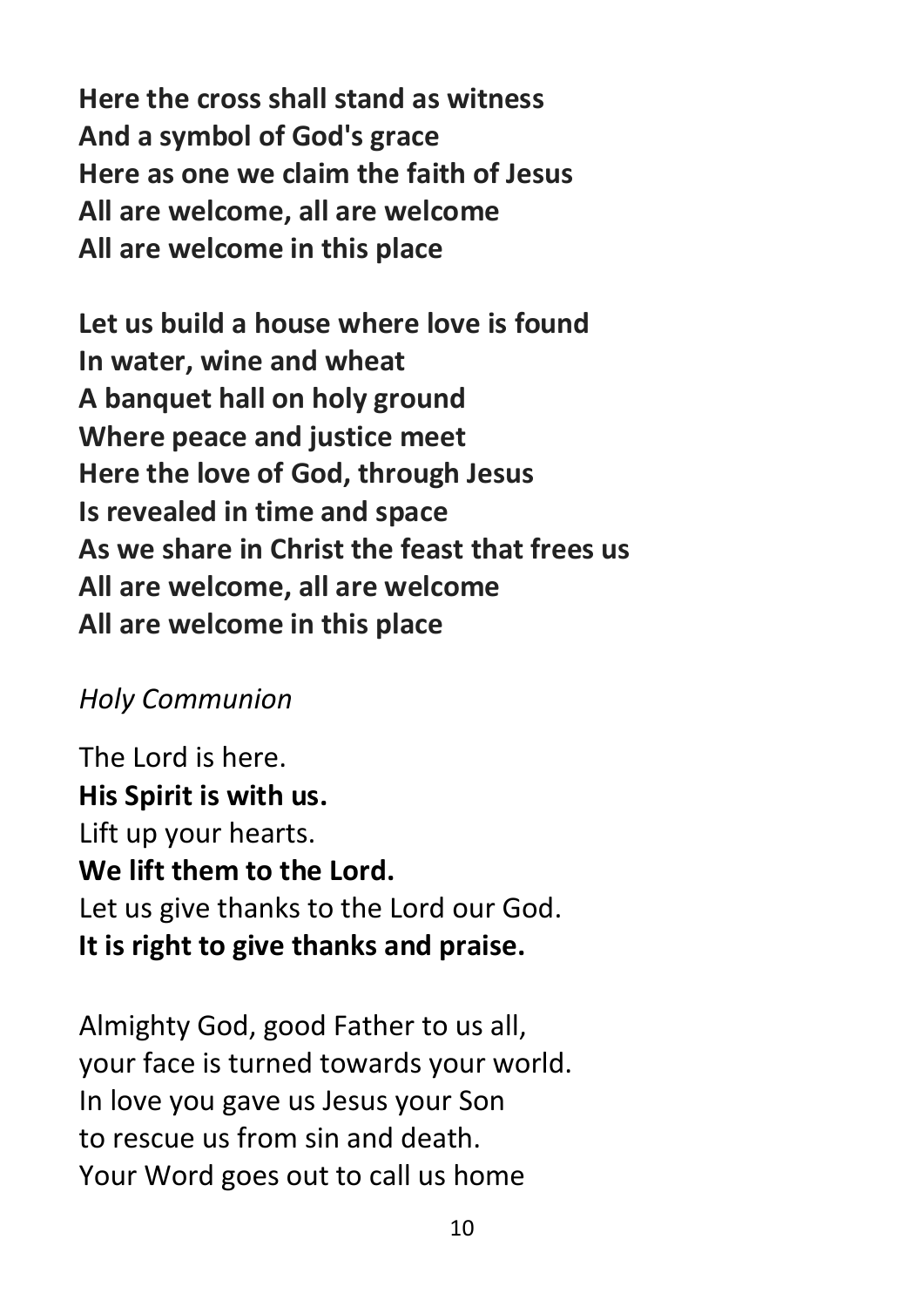to the city where angels sing your praise. We join with them in heaven's song:

**Holy, holy, holy Lord, God of power and might, Heaven and earth are full of your glory. Hosanna in the highest.**

Father of all, we give you thanks for every gift that comes from heaven. To the darkness Jesus came as your light. With signs of faith and words of hope he touched untouchables with love and washed the guilty clean. This is his story. **This is our song. Hosanna in the highest.**

The crowds came out to see your Son, yet at the end they turned on him. On the night he was betrayed he came to table with his friends to celebrate the freedom of your people. This is his story. **This is our song: Hosanna in the highest.**

Jesus blessed you, Father, for the food; he took bread, gave thanks, broke it and said: This is my body, given for you all.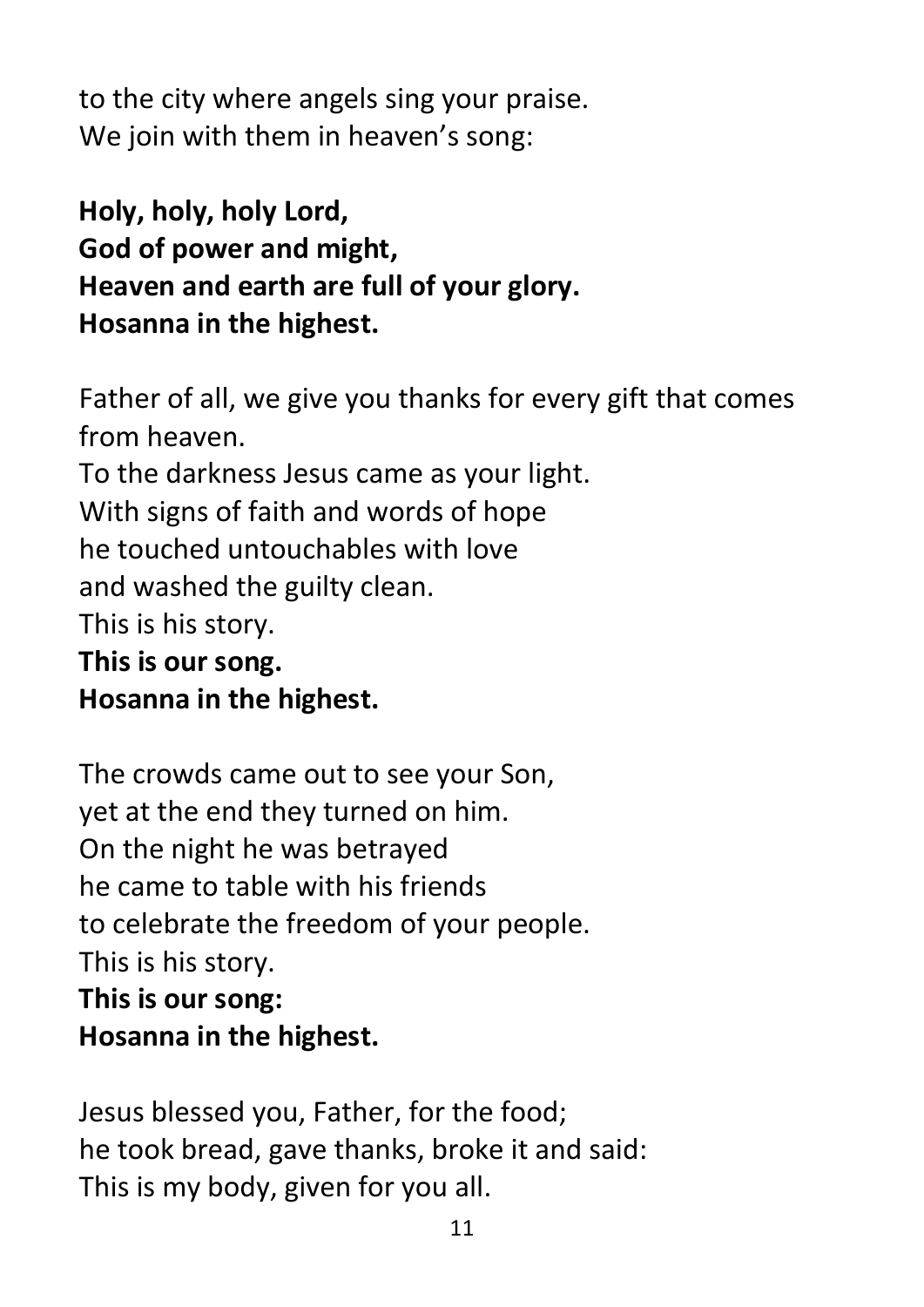Jesus then gave thanks for the wine; he took the cup, gave it and said: This is my blood, shed for you all for the forgiveness of sins. Do this in remembrance of me. This is our story. **This is our song: Hosanna in the highest.**

Therefore, Father, with this bread and this cup we celebrate the cross on which he died to set us free. Defying death he rose again and is alive with you to plead for us and all the world. This is our story. **This is our song: Hosanna in the highest.**

Send your Spirit on us now that by these gifts we may feed on Christ with opened eyes and hearts on fire. May we and all who share this food offer ourselves to live for you and be welcomed at your feast in heaven where all creation worships you, Father, Son and Holy Spirit:

## **Blessing and honour and glory and power be yours for ever and ever. Amen.**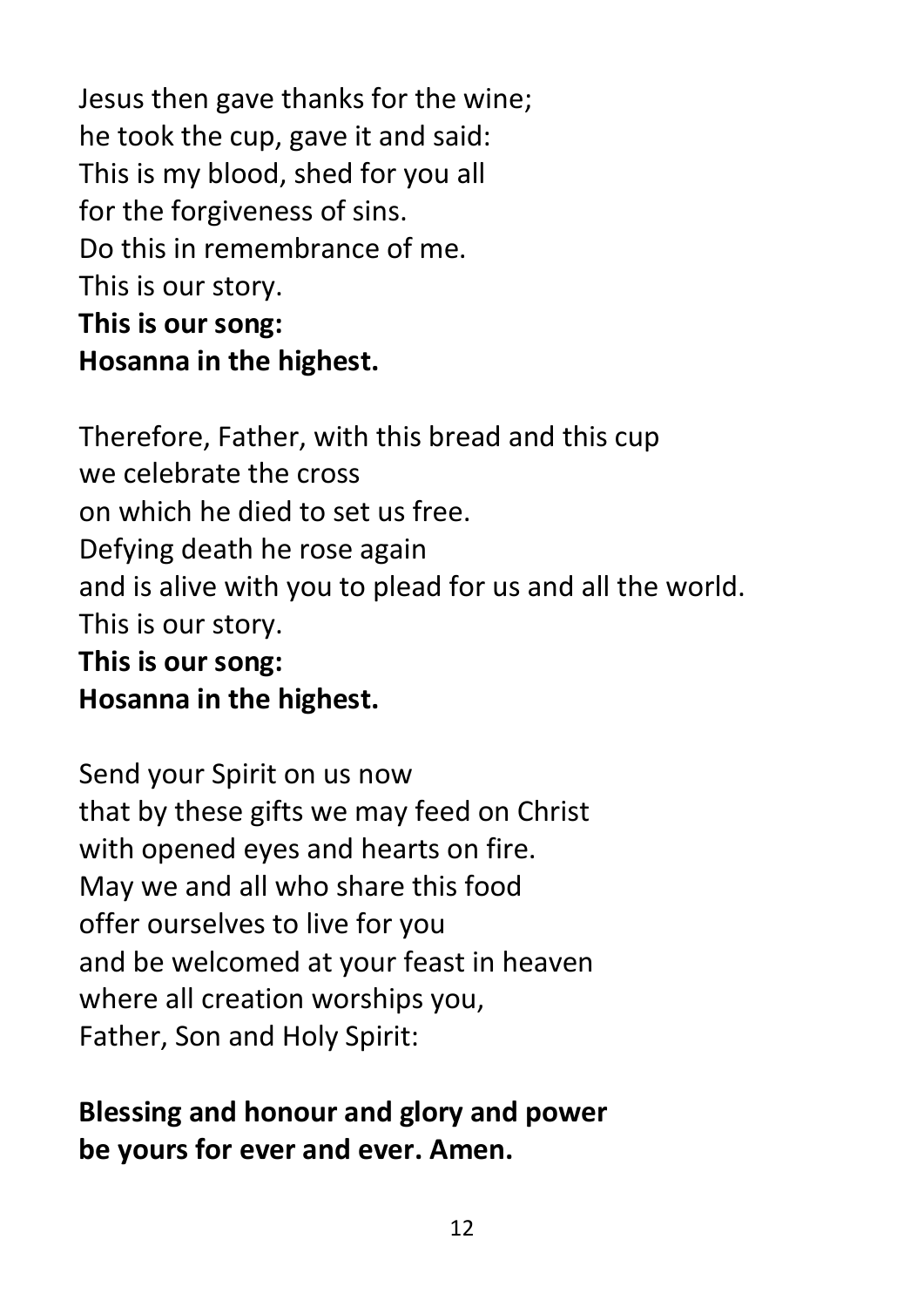As our Saviour taught us, so we pray: **Our Father, in heaven, hallowed be your name; your kingdom come; your will be done; on earth as in heaven. Give us today our daily bread. And forgive us our sins, as we forgive those who sin against us. And lead us not into temptation; but deliver us from evil. For the kingdom, the power, and the glory are yours for ever and ever. Amen.**

We break this bread to share in the body of Christ. **Though we are many, we are one body, because we all share in one bread.**

The body of Christ keep you in eternal life: **Amen**

So come forward, you who have much faith and you who would like to have more; you who have been here often and you who have not been for a long time; you who have tried to follow Jesus, and you who have failed. It is Christ who invites  $\mu$ s to meet him here $*$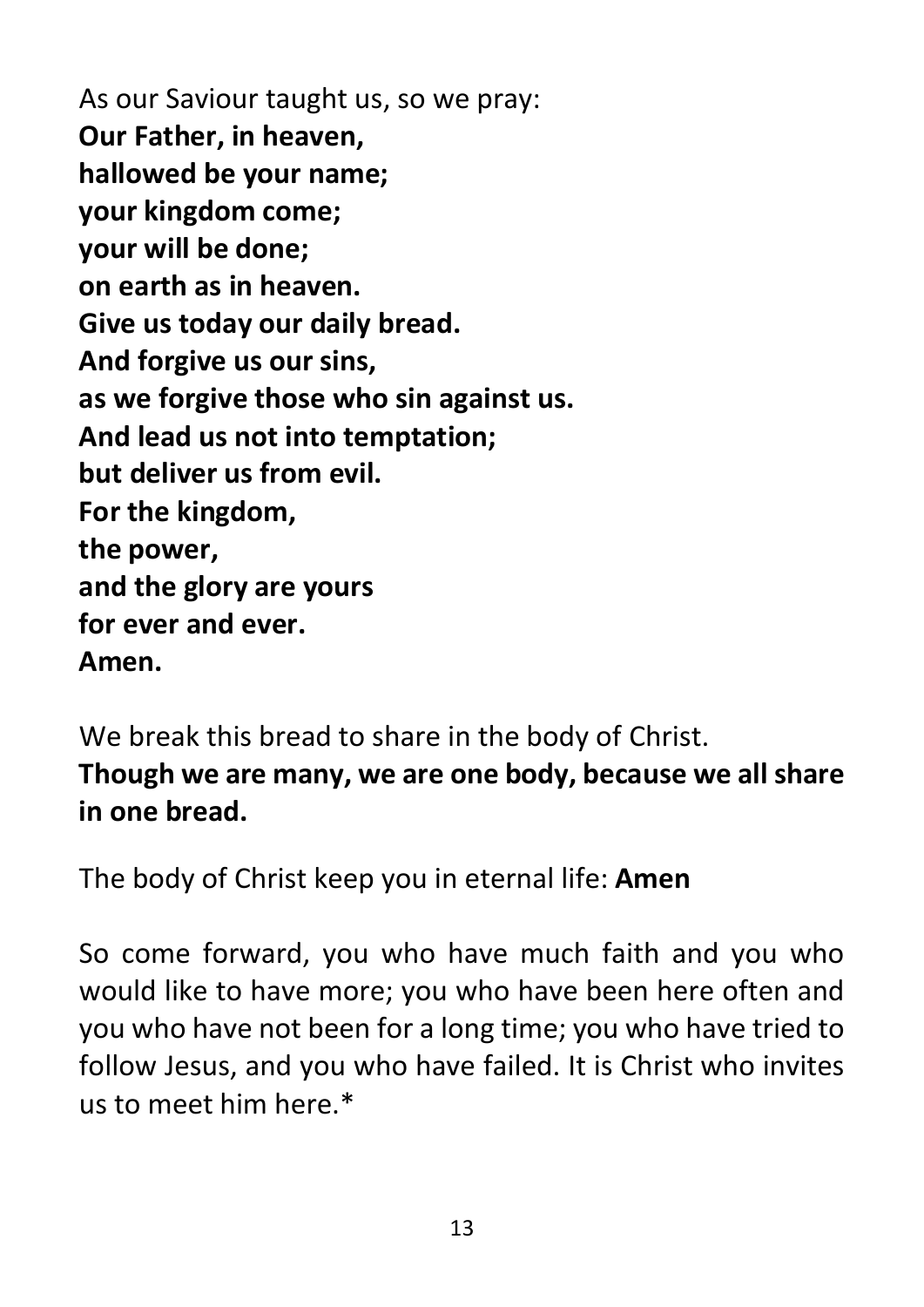*After Communion* Almighty God, you have taught us through your Son that love is the fulfilling of the law: grant that we may love you with our whole heart and our neighbours as ourselves; through Jesus Christ our Lord. **Amen.**

A prayer of thanks: **Almighty God We thank you for feeding us With the body and blood of your Son Jesus Christ. Through him we offer you our souls and bodies To be a living sacrifice. Send us out in the power of your Spirit To live and work to your praise and glory. Amen.**

#### *Notices*

## Hymn: *Go forth and tell*

**Go forth and tell! O church of God, awake! God's saving news to all the nations take; proclaim Christ Jesus, saviour, Lord, and king, that all the world his worthy praise may sing.**

**Go forth and tell! God's love embraces all; he will in grace respond to all who call: how shall they call if they have never heard the gracious invitation of his word?**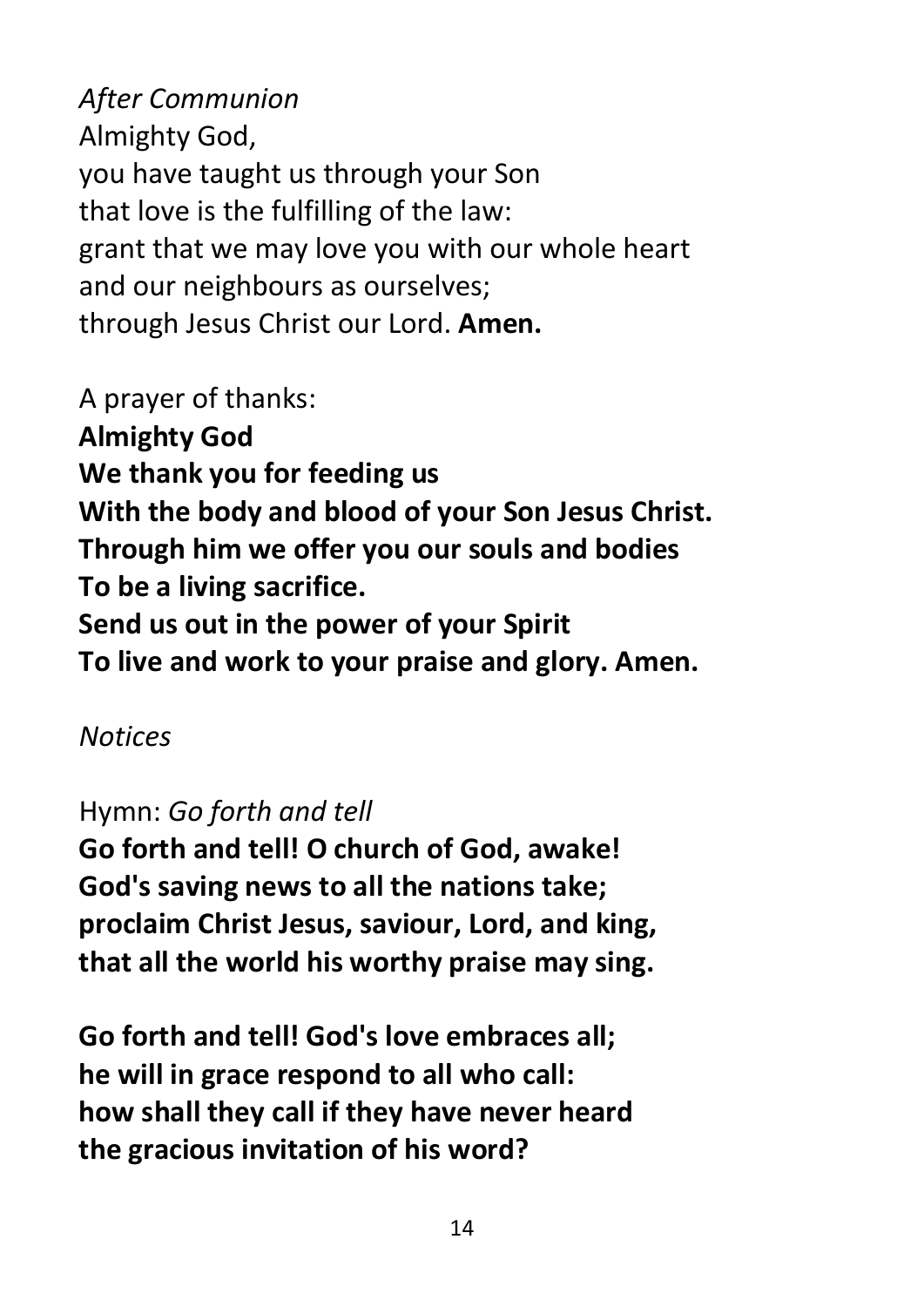**Go forth and tell where still the darkness lies; in wealth or want, the sinner surely dies: give us, O Lord, concern of heart and mind, a love like yours which cares for all mankind.**

**Go forth and tell! The doors are open wide: share God's good gifts let no one be denied; live out your life as Christ your Lord shall choose, your ransomed powers for his sole glory use.**

**Go forth and tell! O church of God, arise! go in the strength which Christ your Lord supplies; go till all nations his great name adore and serve him, Lord and king for evermore**

*Blessing*

Go in peace to love and serve the Lord. **In the name of Christ. Amen**